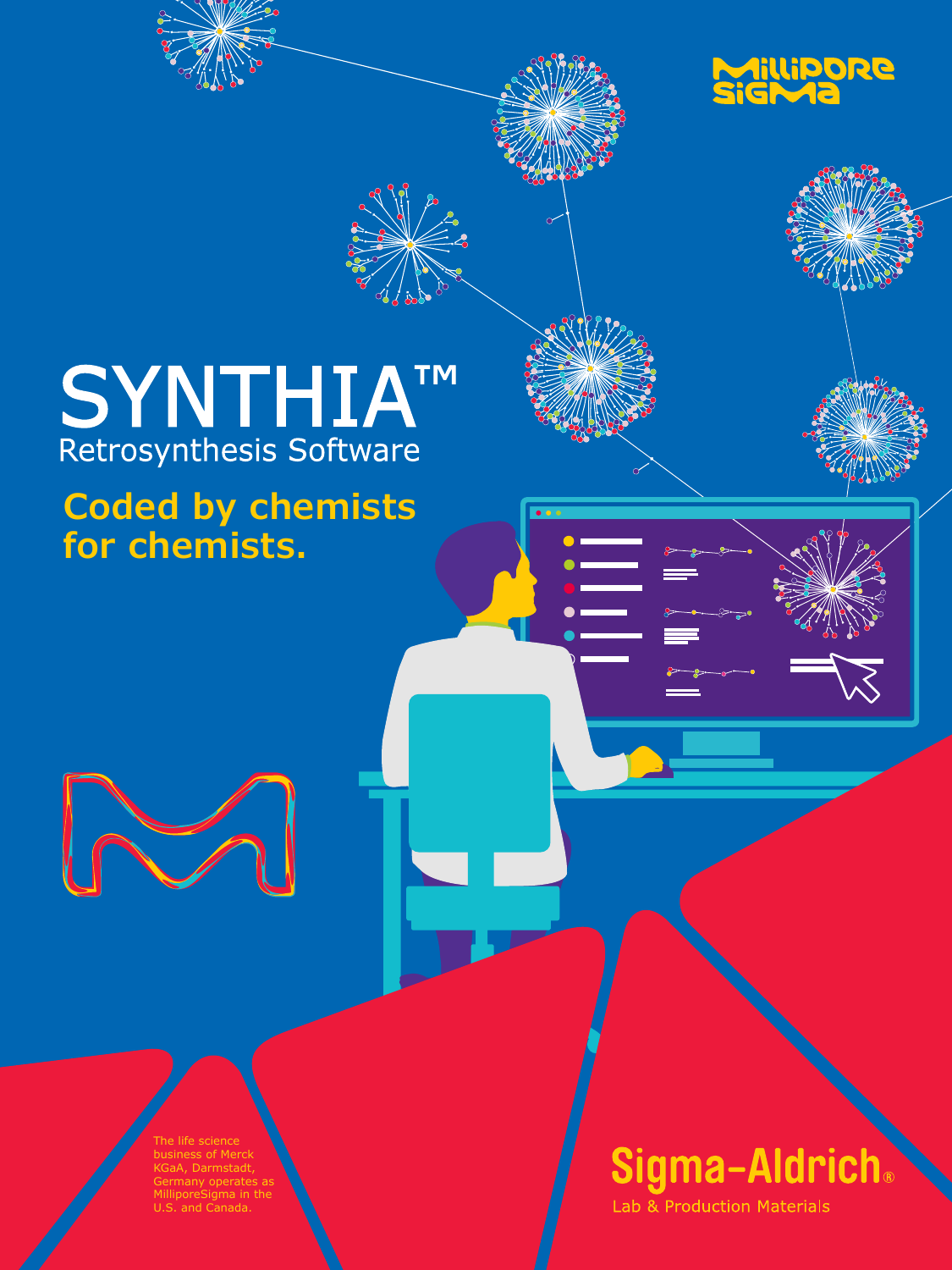## SYNTHIA™

**Retrosynthesis software that augments your expertise**





One of the most significant challenges in organic chemistry is finding viable synthetic pathways by painstakingly navigating the complex matrix of retrosynthetic possibilities while simultaneously accounting for what has been done, what could be done, and what starting materials are available.

Engineered by organic chemists and computer scientists over the course of 15 years, SYNTHIA™ harnesses the potential of advanced, highly nuanced algorithms powered by an ever-growing database of more than 100,000 hand-coded reaction rules.

SYNTHIA™ is easily customized to find the most relevant pathways for known and novel molecules based on your search criteria.

For each step, SYNTHIA™ takes the entire molecule into account going beyond local interactions to factor in potential conflict and selectivity issues, while providing stereoselective and regioselective reactions.

SYNTHIA™ explores novel and known solutions, eliminates nonviable options and presents the user with the most promising pathways to explore.

- **• Simplify your discovery of novel pathways**
- **• Save time and reduce costs**
- **• Generate new ideas and intellectual property**
- **• Design pathways that lead back to commercial starting materials**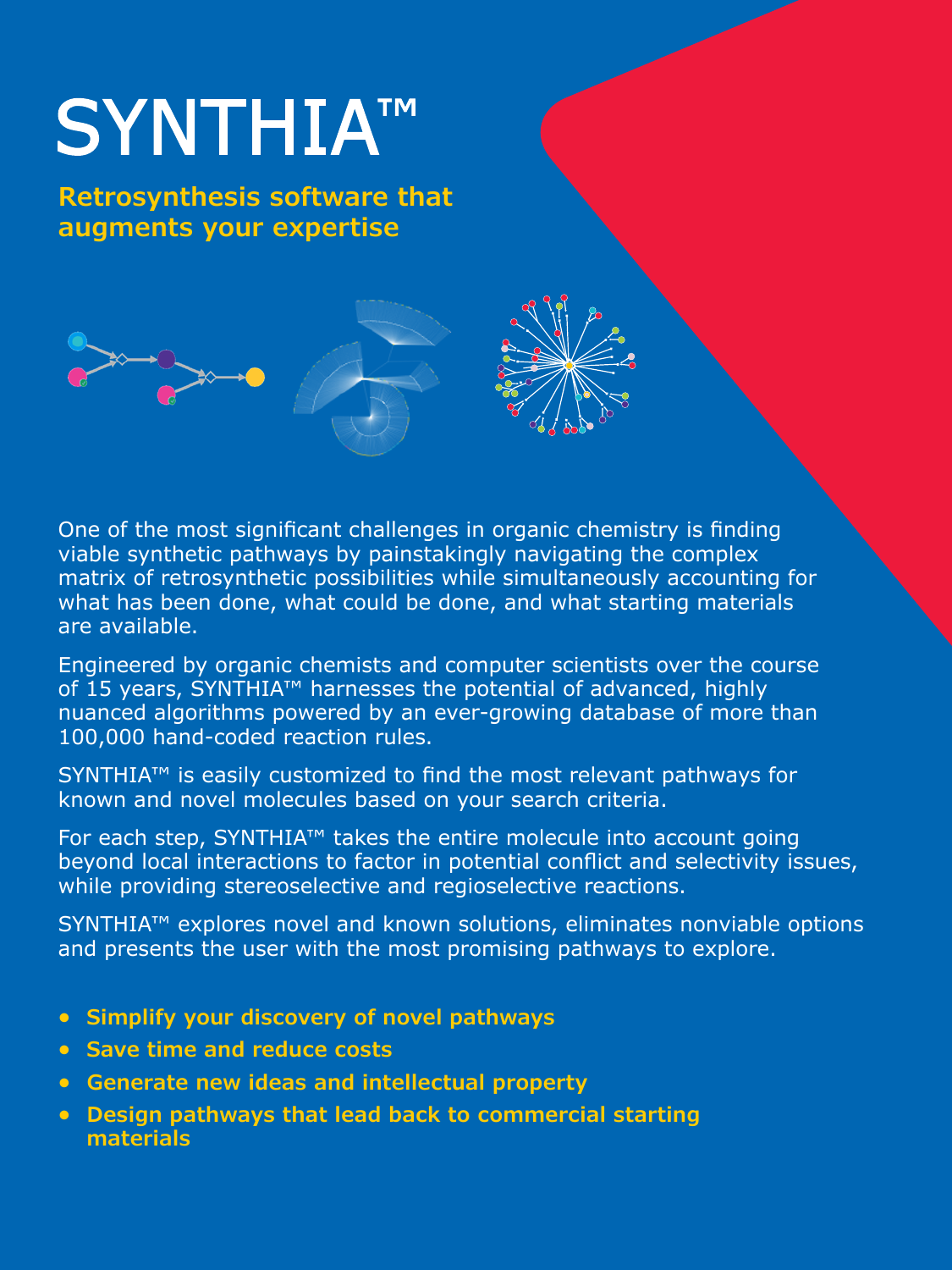## **Quickly go from imagining what's possible to testing what's probable**



#### **Select the Type of Analysis Choose a Target Molecule**

#### **• Automatic Retrosynthesis**

Design full retrosynthetic pathways customized according to your preferences



#### **• Manual Retrosynthesis**

Take a hands-on approach and navigate stepby-step working iteratively backward until you reach viable starting materials



#### **• Select from Known and Unknown Compounds**

Use SYNTHIA™ to find complete pathways to known or novel target molecules

- Draw a novel structure
- Search the SYNTHIA™ database

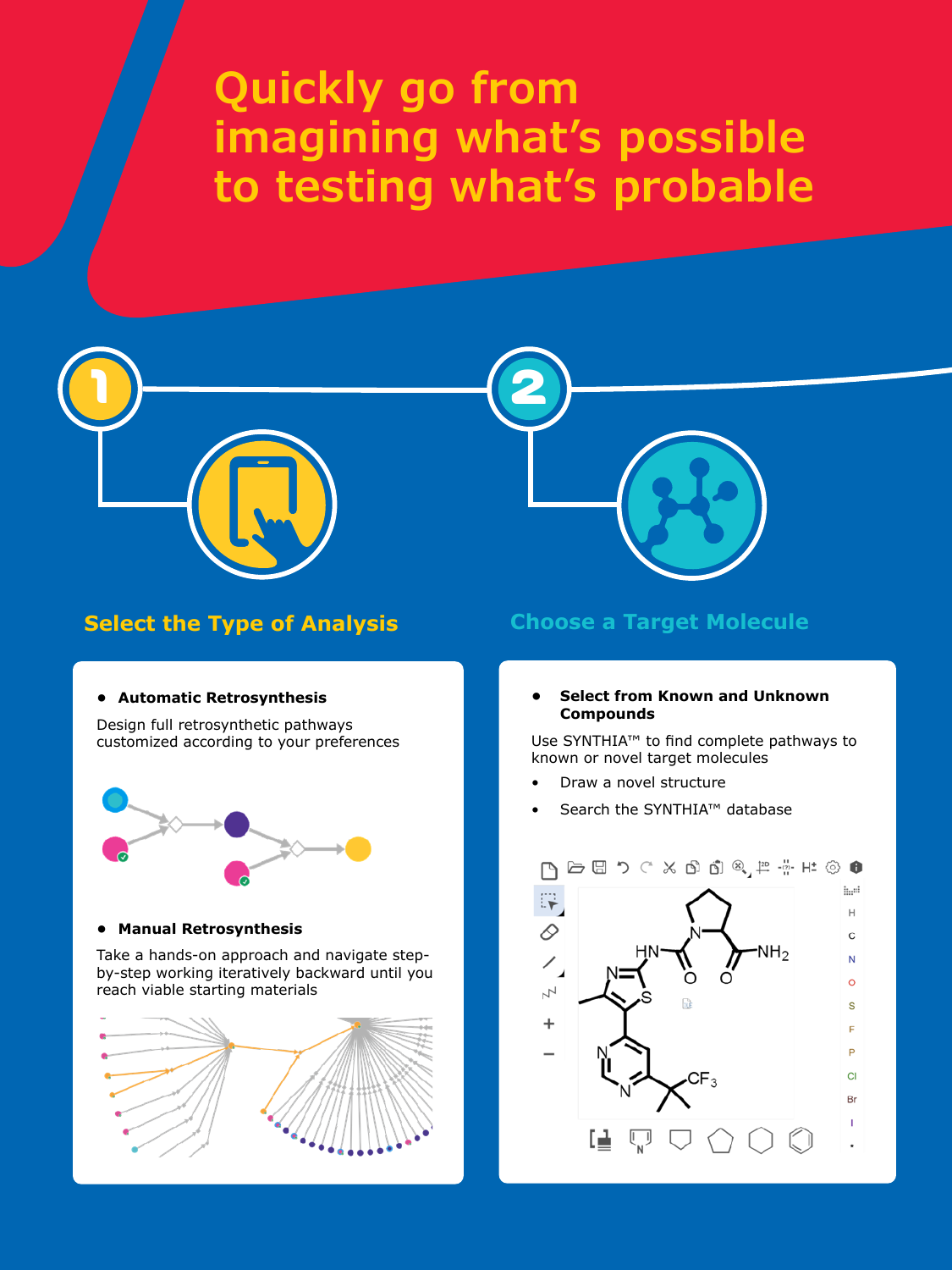

#### **Customize Search Parameters**

#### **1. Choose your starting materials**

- Select from different compound databases:
	- 4 million commercial building blocks
	- 10 million published molecules
	- Your custom inventory
- Set price threshold for commercial compounds

#### **2. Rank your pathways**

- Choose criteria to prioritize routes:
	- Number of steps
	- Cost of starting materials
	- Protecting group preferences

#### **3. Fine-tune your results**

- Eliminate undesirable pathways containing:
	- Specific starting materials or intermediates
	- Reagents or reaction classes
	- Lists of molecules or substructures

#### **START YOUR SEARCH**

#### **Explore Results**

4

#### **• Analyze up to 50 pathways**

- View detailed reaction information including:
	- Typical reaction conditions
	- Direct links to illustrative references
	- Protecting group requirements
	- Similar published reactions
	- Possible side products

#### **• Filter routes based on:**

- Number of steps
- Similarity of reactions
- Protecting groups

#### **• Analyze all results on one graph**

- Find pathways with common intermediates and starting materials • Sort Reactions based on:
	- Reaction type
	- Stereogenic reactions
	- Ring forming reactions
- **• Save pathways as PDF**
- **• Copy reactions to paste in structure editor**
- **• Order building blocks directly from sigmaaldrich.com to get your synthesis started**

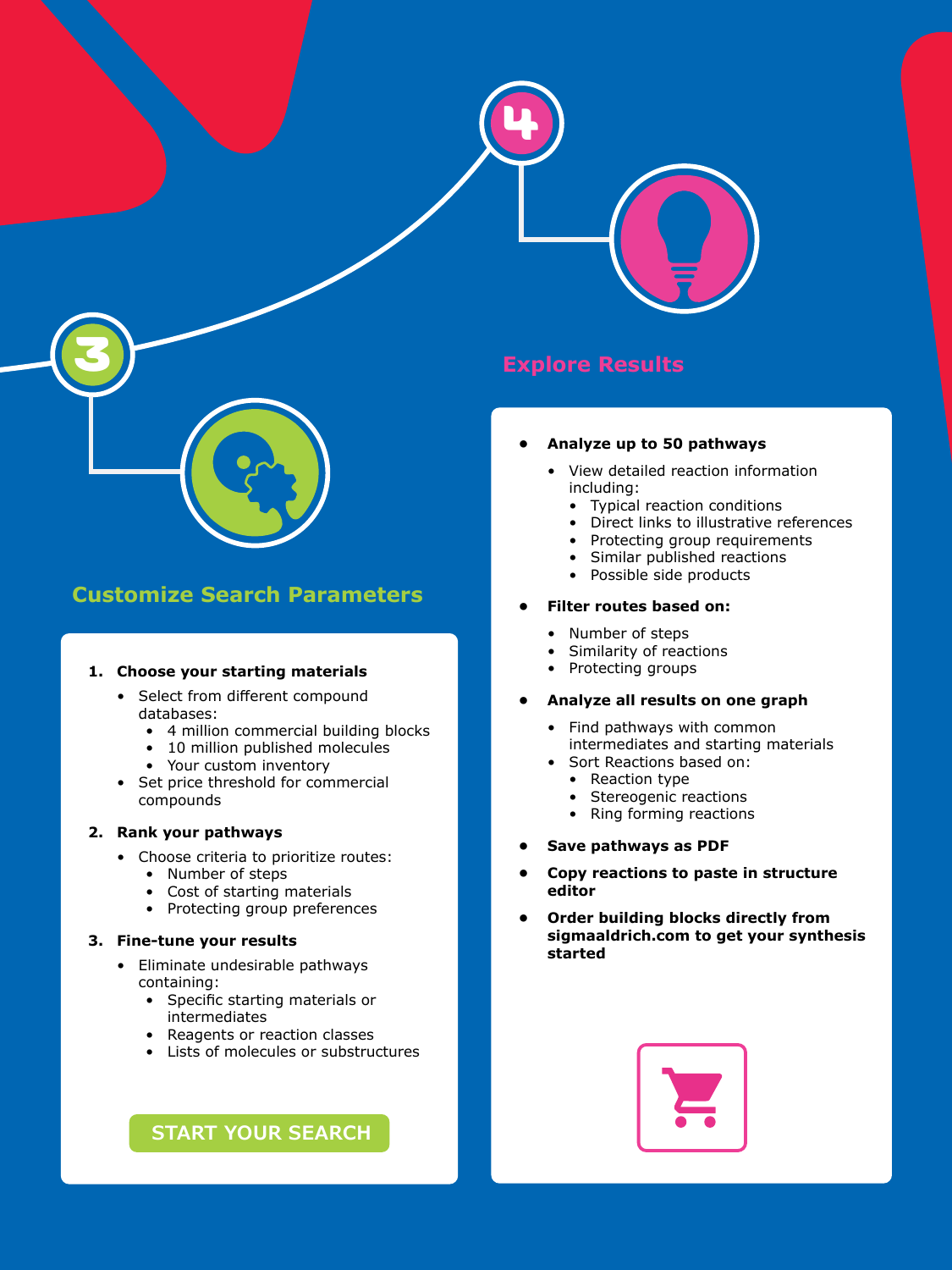### **Proven & Published**

In the first successful laboratory validation of a retrosynthetic design software, SYNTHIA™ found robust and reliable pathways that reduced synthetic steps, increased yields, and decreased costs for both known and novel targets.



Experience how SYNTHIA™ can augment your expertise to quickly go from imagining what's possible to testing what's probable. Ready to join the Future of Retro?

Contact us today: **www.sigmaaldrich.com/SYNTHIA**